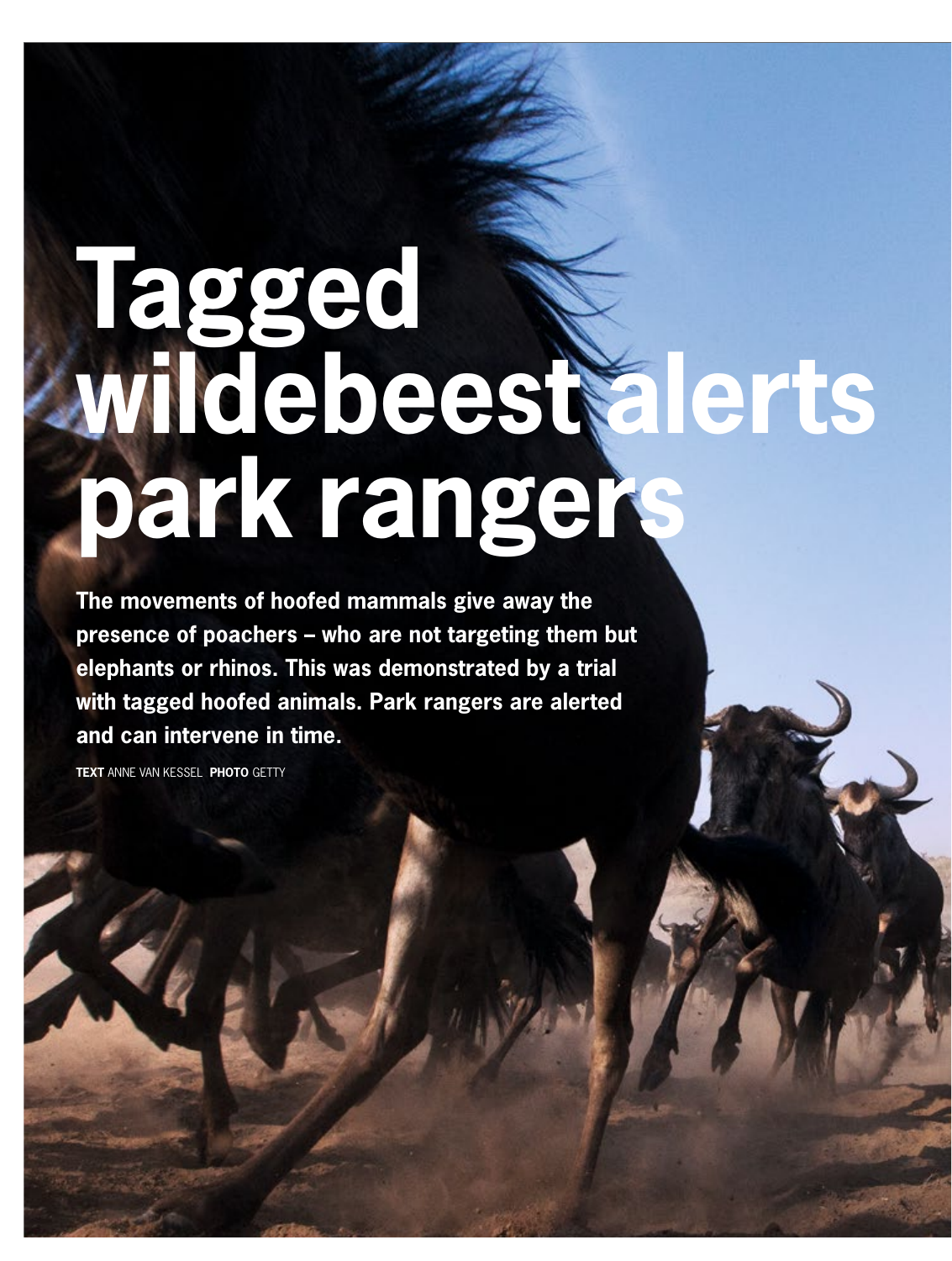**The ivory trade ensured the extermina-**<br>tion of 90 per cent of the African<br>elephant population over the past tion of 90 per cent of the African century. And even now, about 55 African elephants are killed every day, although rhinos and elephants appear to have benefitted from the lockdowns. In 2019, 594 rhinos were killed in South Africa; in 2020, 394 were killed. But game park managers fear for an increase after the pandemic. In December, when the lockdown was briefly lifted, experts from the South African parks saw an immediate increase in poaching.

The main poaching zone in South Africa is the Kruger Park: a game park on the border with Mozambique that covers an area the size of half the Netherlands. For a few years, heavily armed park rangers have been patrolling the park together with the army. This leads to regular and sometimes deadly clashes with the poachers.

## **SENSOR UNDER THE SKIN**

Scientists have got involved in the escalating

battle too. A few years ago, British researchers came up with the idea of implanting sensors under the skins of rhinos and hiding tiny cameras in their horns. The idea was that if anyone came too close to one of the animals, its heartbeat would speed up and the park rangers would receive a signal to go and find it. If they got there too late, the camera would have snapped the poacher. A nice plan, but dangerous too, because what if the poachers hack and read the sensors? Then science will help them instead of the rhino. And there's the question of

how quickly rhinos react to their attackers. Rhinos and elephants are rarely predated by other animals and are therefore not particularly alert to danger.

This idea led Wageningen researchers in the Wildlife Ecology and Conservation chair group to think up a different plan. Prey animals such as zebras and wildebeest do react quickly to disturbances and threats such as lions. They probably react to poachers as well, even though they are not targeted by them. So could zebras and wildebeest serve as informers? **>**

**'If an animal suddenly starts running in hot weather, there must be something going on'**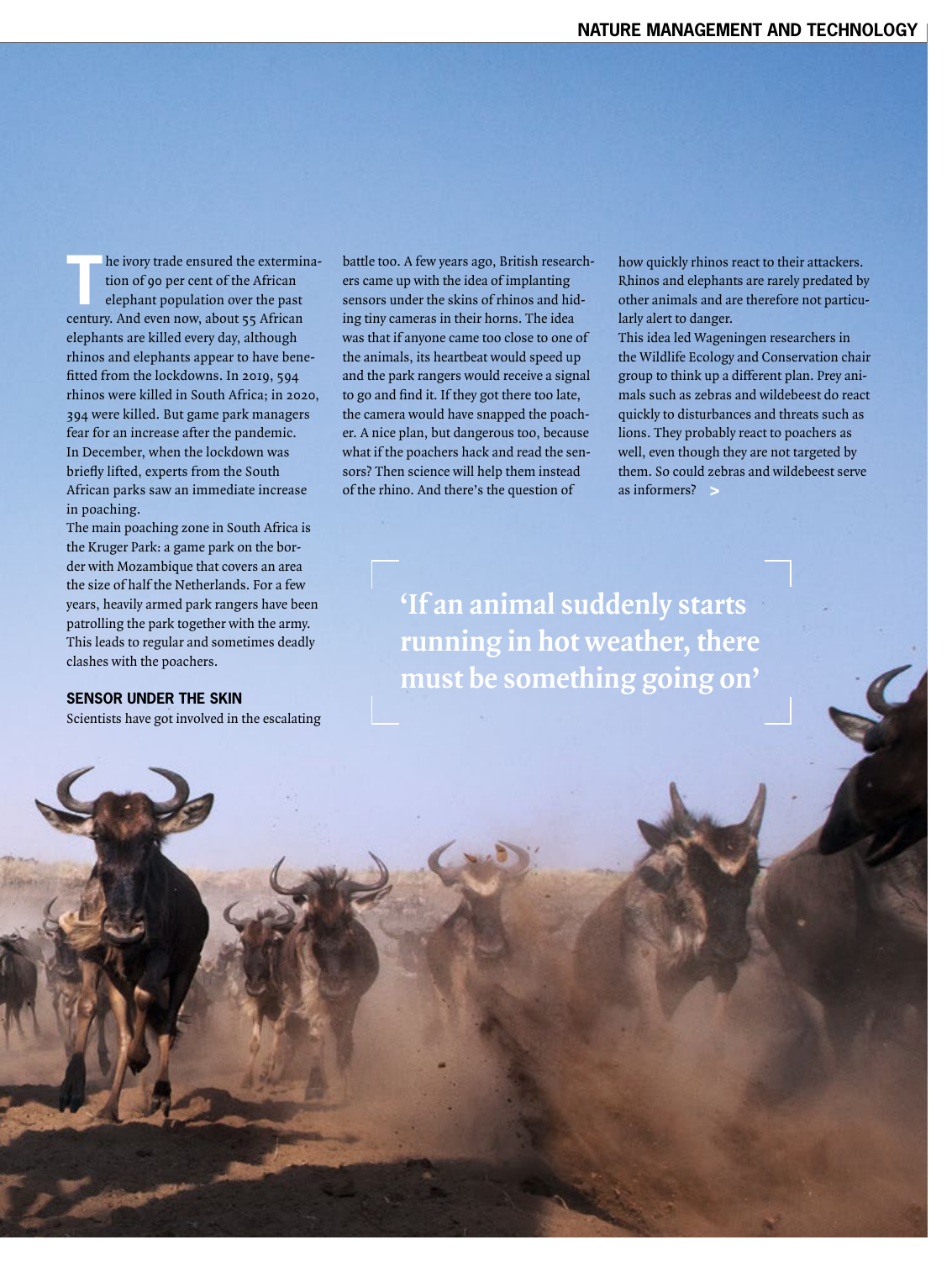To figure that out, ecologist Henjo de Knegt and his colleagues set off for South Africa in 2019 with a Dutch Research Council (NWO) grant. In the Welgevonden game reserve in the north-east of the country, they fitted 138 zebras, impalas, wildebeest and elands with a collar carrying a GPS, an accelerometer and a thermometer. 'If an animal suddenly starts running in hot weather, there must be something going on,' says De Knegt. The data from the transmitters goes first to a mast with a receiver, and from there to a data centre in Europe via a 3G or 4G internet link. The researchers in Wageningen receive, decode, and analyse the data using an algorithm developed in Wageningen. Fitting the animals with the transmitters was a big job. 'Team members flew over the park in a helicopter with a vet to do it,' says

De Knegt. 'When they saw an animal, they anaesthetized it with a dart and sent the coordinates to their colleagues on the ground, who drove there as fast as they could and put the collar on.'

A lot of the animals in the study had come from other parks. 'In Africa, parks exchange animals in order to maintain genetic diversi-

# **'We ask the park rangers to act like poachers'**

ty and to increase or limit populations,' says De Knegt. Some animals were transferred to Welgevonden from other parks, and the researchers made grateful use of them. 'It was relatively easy to fit these animals with a transmitter when they arrived at the park.' All the animals were brought to a fenced-off section of the park, to restrict the research area. There the researchers and the park staff simulated disturbances, imitating tourists, for instance, who were exploring the park by car or on foot. 'In other experiments, we asked the park rangers from the anti-poaching unit to act like poachers. They know how to move through the bush without being noticed.'

To motivate the park rangers to do their very best not to be spotted, they were told to look for a wildebeest with a red spot on its back.



Impalas, zebras and eland antelopes get transmitters in Welgevonden game park in South Africa.